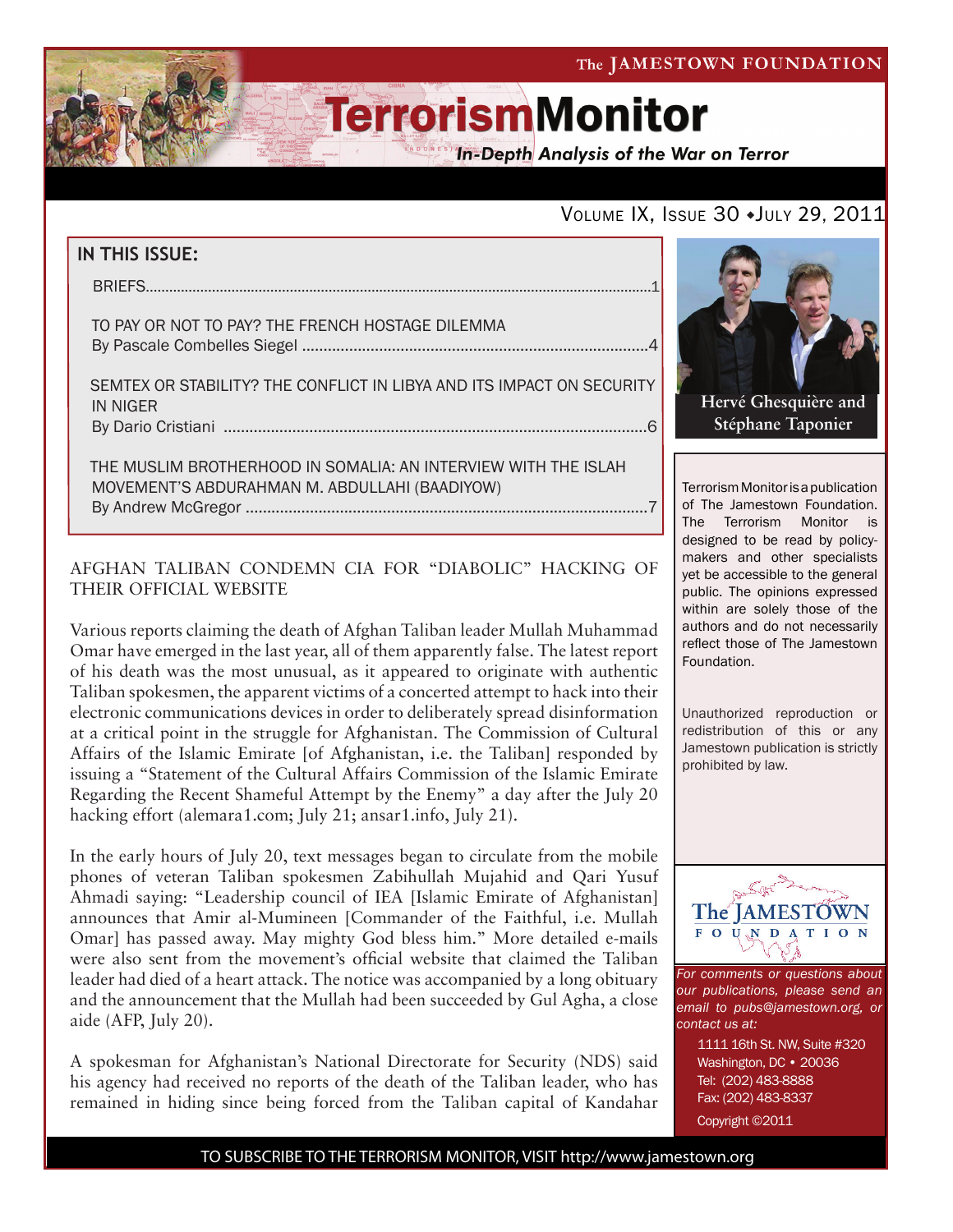in 2001. The NDS may have been hesitant to support the latest claims, having been embarrassed in May when it spread reports that Mullah Omar had gone missing from his Quetta hideout. A more elaborate version of this story suggested that Mullah Omar had been killed by his Inter-Services Intelligence (ISI) escort on May 21 while being transported from Quetta to a new hideout in North Waziristan in an operation directed by former ISI director General Hamid Gul (Tolo News [Kabul], May 23; Reuters, May 23). Both the Taliban and General Gul dismissed the report, the latter describing it as "rubbish."

The Taliban statement on Mullah Omar's latest "virtual death" blamed the hacking effort on the CIA, claiming the agency had hacked the Islamic Emirate's official website alemara1.com by posting a fake announcement of Mullah Omar's death in Pashto, English and Arabic. The announcement was also sent using the email addresses of spokesmen Zabibullah and Qari Yusuf. Text messages were sent from the spokesmen's mobile phones through the Roshan and Afghan Wireless mobile communications companies. The work was done at night while the mobile phones of Taliban officials are usually powered off.

The statement admitted that "the enemy" had already created many problems for the Taliban website, including the posting of false information. Nonetheless, "the colleagues working at the website of the Islamic Emirate have foiled all efforts of the enemy. When the enemy hackers managed to take control of the website, our technical managers… promptly retrieved from [the enemy hackers] control of the website." The Taliban described the hacking as a "diabolic act," though it noted: "We would like to say that in the world of technology, such pernicious attempts and fraudulent activities are not unusual things… But this incident was unusual in that the attempt had been made by a known party and still more at the level of a government. So it was a shameful and unusual action." The movement urged the mobile phone companies, the Yahoo and Google web browsers and journalists whose reputation was harmed by circulating the false report to "raise their voice of protest."

Last January, the *Washington Post* ran an article claiming Mullah Omar had suffered a heart attack on January 7 and had been treated for several days in a Karachi hospital. The report was based on information provided by The Eclipse Group, a "private intelligence" firm operated by former CIA agent Duane R. Clarridge (*Washington Post*, January 18). Clarridge was indicted

# TerrorismMonitor Volume IX + Issue 30 + July 29, 2011

in the Iran-Contra scandal but was later pardoned. In 2010, rumors that Mullah Omar had been arrested in Karachi by the ISI were spread by American thriller writer Brad Thor and "confirmed" by Colonel Oliver North, who was also indicted in the Iran-Contra affair.

#### TOP DARFUR REBEL COMMANDER CAPTURED IN SOUTH KORDOFAN

After several weeks of conflicting reports from Khartoum regarding the presence or absence of fighters from Darfur's rebel Justice and Equality Movement (JEM) in the Sudanese state of South Kordofan, a military spokesman has announced the capture of a leading JEM commander, Brigadier General al-Tom Hamid Toto, in a battle between the Sudan Armed Forces (SAF) and a combined force of JEM rebels and Nuba rebels of the Sudan People's Liberation Army (SPLA) (for the war in South Kordofan, see *Terrorism Monitor*, July 1).

SAF spokesman Colonel al-Sawarmi Khalid Sa'ad said the JEM commander would soon face trial in Khartoum. The official Sudan News Agency (SUNA) quoted the JEM Brigadier confirming his arrest, which he said happened after his vehicle was destroyed by shelling, during which he sustained a head injury. Toto added that his force had received logistical support from the Government of South Sudan (GoSS) during the JEM incursion into South Kordofan (SUNA, July 21).

A combined SPLA/JEM press release later confirmed the capture of three fighters, including two commanders, Brigadier Toto and Commander A. Zaki. The joint force reported overrunning the SAF garrison in al-Tais (25 km south of the state capital of Kadugli) in a battle that lasted from July 10 to July 17, killing 150 SAF troops and seizing large quantities of light and heavy machine guns, artillery, RPGs and anti-aircraft missiles. The statement also warned the prisoners must be treated as prisoners of war, a status Khartoum has routinely denied to JEM fighters. [1] After earlier denials, the battle and the capture of Brigadier Toto led to an SAF admission that it was indeed fighting JEM units in South Kordofan, but said the rebel alliance would make little difference to the region's balance of power (*Sudan Tribune*, July 18). The commander of the SAF's 5th Brigade, Fadl al-Mula Muhammad Ahmad, claimed that government forces had "inflicted enormous losses of life and property" on the joint JEM/SPLA forces at al-Tais (*Sudan Tribune*, July 22).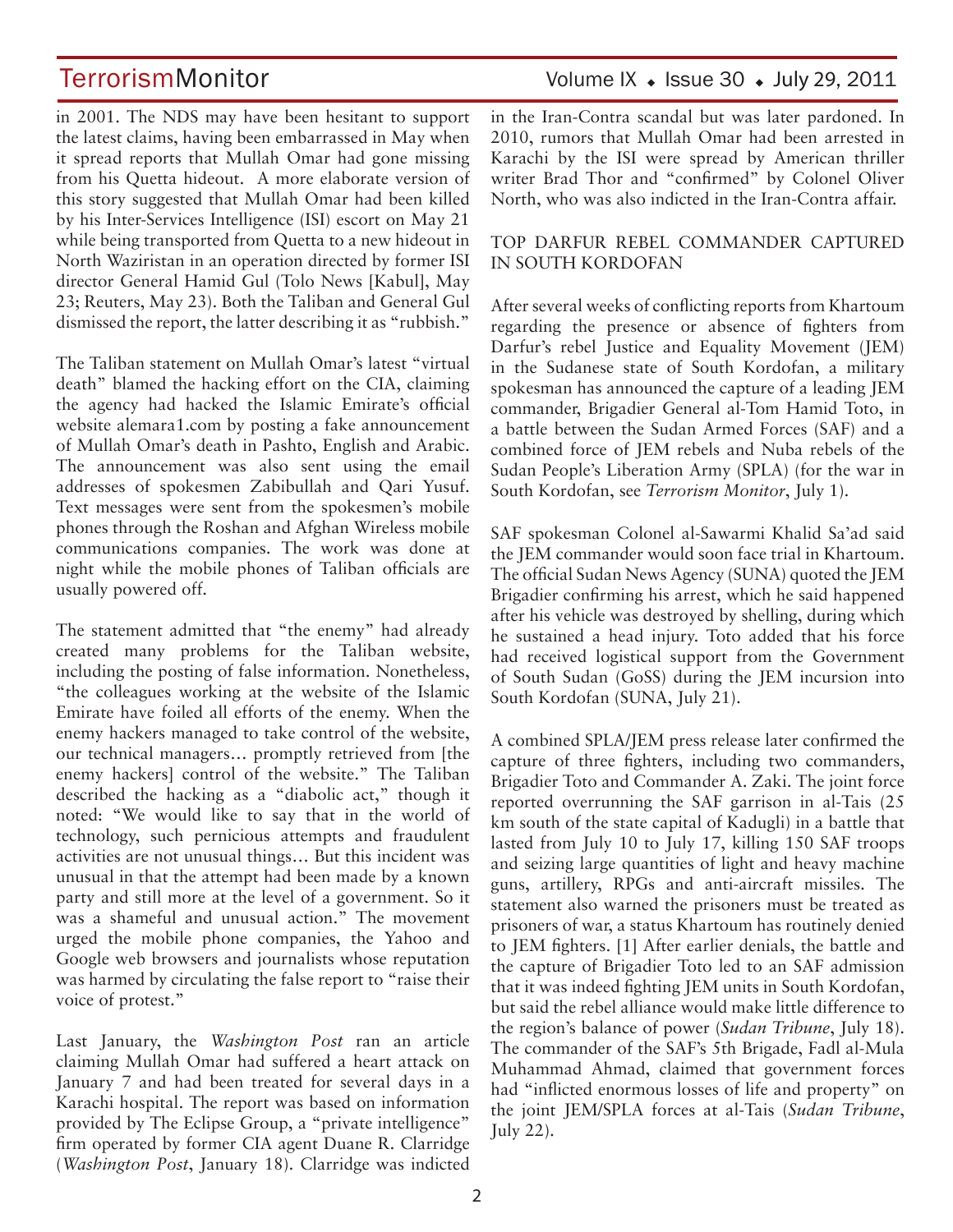### Volume IX  $\bullet$  Issue 30  $\bullet$  July 29, 2011

Though Khartoum seemed reluctant to admit JEM was again operating in Kordofan, the chief of Sudan's Joint General Staff, Lieutenant General Ismat Abdul Rahman Zain al-Abdin, claimed that the SAF had anticipated the revolt of the Nuba SPLA in June by learning of a plan to ally the Nuba fighters with a rebel faction from Darfur prior to announcing the confederation of South Kordofan with the new state in South Sudan (Sudanese Media Center, June 27).

JEM has lately been threatening to mount a new attack on the national capital of Khartoum. Elements of a massive 2008 long-distance desert raid reached the suburbs of Omdurman (Khartoum's sister city on the west bank of the Nile), but fizzled out there under counter-attacks by local security forces before entering Khartoum proper (see *Terrorism Monitor*, May 15, 2008).

JEM has also made several raids from Darfur into Kordofan since 2006:

> • JEM forces joined other Darfur rebels in a raid on Hamrat al-Shaykh in Northern Kordofan in July 2006 (al-Sahafa [Khartoum], July 4, 2006).

> • On August 29, 2007, four columns of JEM fighters seized a Sudanese military base at Wad Banda (West Kordofan) for several hours, killing at least 41 SAF troops and taking large quantities of weapons and ammunition (SUNA, August 31, 2007, *Sudan Tribune*, August 31, 2007; see also *Terrorism Focus*, September 11, 2007).

> • In October, 2007 JEM seized Chinese-operated facilities at the Defra oil field in South Kordofan as a warning to China to cease its support for Khartoum (Reuters, October 25, 2007; October 29, 2007).

> • A JEM force attempted to take Chinese oil facilities at al-Rahaw (South Kordofan) in November 2007. JEM claimed to have taken al-Rahaw, but the SAF claimed they were driven off.

> • JEM officials said the local Arab Missiriya had joined them in a December, 2007 raid on the Heglig oil field in South Kordofan, the most important oil field in Sudan (Reuters, December 11, 2007).

Though Khartoum professes to be unworried, it is almost certain that there is major concern in the capital over a possible alignment between JEM and the Nuba SPLA or the GoSS, which now has one of the largest armies in Africa. Khartoum has hinted at such a development for years and was likely alarmed by the appearance of a high-level JEM delegation in Juba during the July 9 South Sudan independence celebrations. The JEM leaders held talks with SPLM (Sudan People's Liberation Movement – the political wing of the SPLA) leaders and conveyed a written message from JEM leader Dr. Khalil Ibrahim (*Sudan Tribune*, July 10).

JEM and the other major rebel movements in Darfur have abstained from the Doha peace talks, which Khartoum says will be the last opportunity for negotiations. The head of the government delegation at Doha, Dr. Amin Hassan Omar, claimed on July 22 that JEM leader Dr. Ibrahim Khalil had been arrested by Libyan intelligence (Radio Omdurman, July 22). Though this has not been confirmed, Khalil had been staying in Libya after being expelled from Chad when N'Djamena and Khartoum agreed to stop hosting each other's rebel movements in January 2010 (see *Terrorism Monitor* Brief, January 21, 2010). Last February, the movement appealed to the United Nations to rescue the JEM leader from Libya, saying his life was in danger as a result of Khartoum's allegations that JEM fighters were acting as mercenaries in Qaddafi's military (Reuters, February 28). [2]

Notes:

1. "Joint JEM/SPLA Forces defeat SAF in South Kordofan: A Military Statement," http://www. sudanjem.com/2011/07/52292/.

2. See Andrew McGregor: "Update on African Mercenaries: Have Darfur Rebels Joined Qaddafi's Mercenary Defenders?" Jamestown Foundation Special Commentary, February 24, 2011, http://www. jamestown.org/single/?no\_cache=1&tx\_ttnews[tt\_ news]=37563.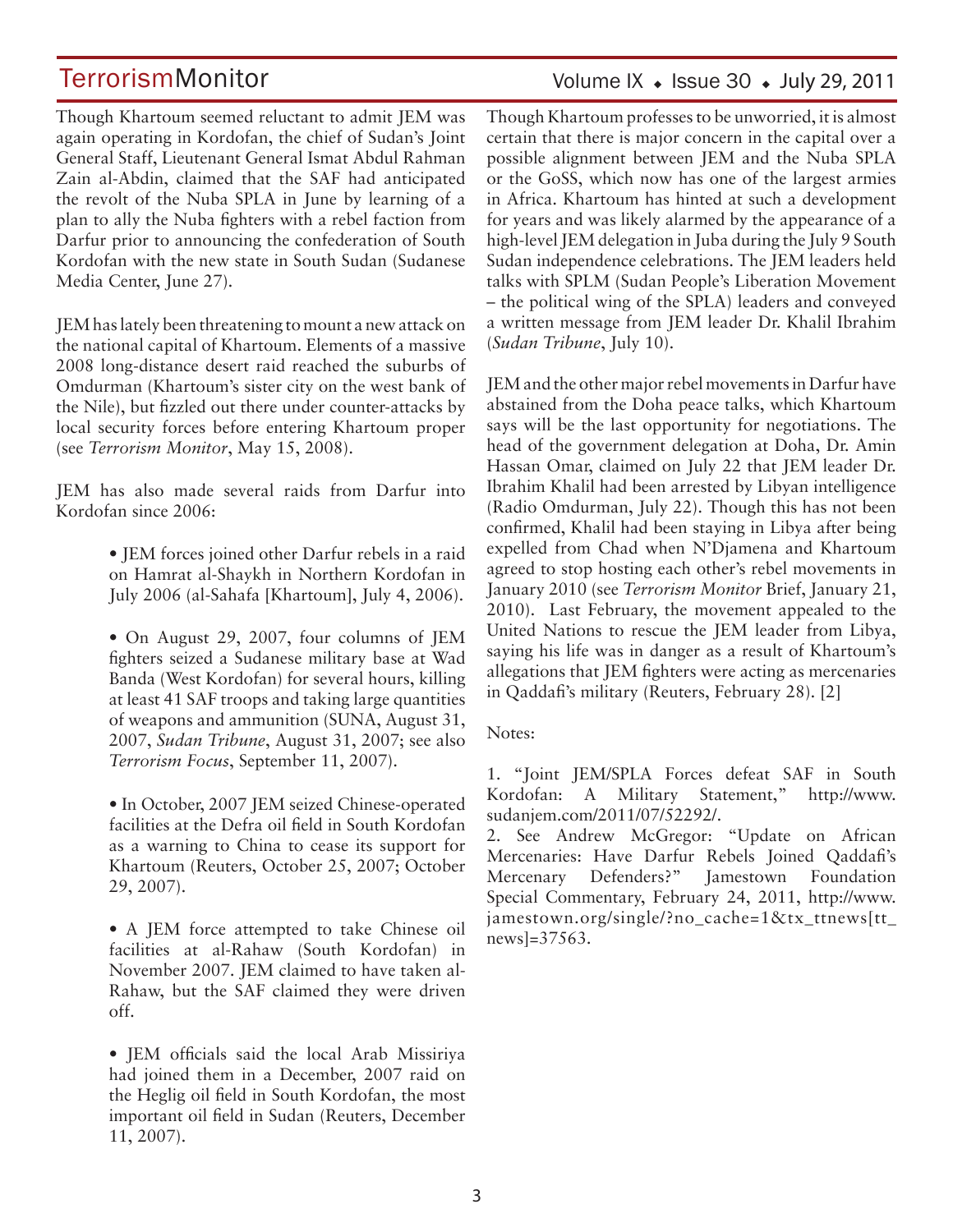# **To Pay or Not to Pay? The French Hostage Dilemma**

#### *By Pascale Combelles Siegel*

**A** fter 18 months in captivity, the Taliban released<br>Hervé Ghesquière and Stéphane Taponier on<br>June 29. The two journalists from the French<br>muhlia television shannel France Télévision was telem Hervé Ghesquière and Stéphane Taponier on June 29. The two journalists from the French public television channel France Télévision were taken hostage on December 30, 2009 as they were working on a documentary on reconstruction in Afghanistan. The French press and the political establishment greeted the news with obvious elation. [1] The two journalists were not party to the conflict and were simply documenting history in the making. As such, the press described them as innocent pawns in a broader grand strategic game and as victims who should not be sacrificed.

However, after the relief and the self-congratulation, the central question of "why did the Taliban release the hostages" and "what did they get in return" quickly came to the forefront of the debate.

Weary of fueling the "kidnapping-for-ransom business model," French Government officials repeatedly denied the payment of any ransom. "France does not pay ransoms," claimed Alain Juppé, the French Foreign Minister, echoed by the Elysée Palace and the Minister of Economy and Finance François Baroin (*L'Express*, June 30). The trouble is, nobody really believes the official version. Security expert Gérard de Villiers said that the government would deny it, but "I don't know of any hostage liberation without the payment of a ransom" (Atlantico.fr, June 30). Frédéric Helbert, a security consultant for the private channel BFM TV, went even further. Based on unnamed sources, he described in great detail how an envelope containing "several million dollars" was handed over to the kidnappers as they released the two journalists to the French authorities, exchanged into local currency and sent back to the Taliban's Quetta Shura in Pakistan (BFM TV, June 29; *L'Express*, June 30).

It was not the first time that France has been rumored to pay a ransom in exchange for its citizens. The London *Times*, citing Baghdad security officials "who played a crucial role in the negotiations," claimed the French government paid \$15 million to obtain the liberation of Christian Chesnot and George Malbrunot in Iraq in December 2004 and another \$10 million to obtain the

# TerrorismMonitor Volume IX • Issue 30 • July 29, 2011

liberation of Florence Aubenas in Iraq six months later in June 2005 (*Times*, May 22, 2006).

However, after his election in 2007, President Sarkozy clearly indicated that he wanted to distance his government from such practices, advocating instead a resolute opposition to paying ransoms or exchanging prisoners. In August 2009, he declared: "Paying ransoms and swapping prisoners for harmless innocents is no strategy at all," adding that France must "refuse the terrorists' diktat" (Rue89.com, January 15).

However, a closer look at the French government's practices since his election shows that the government's actions are less resolute than its words and that different circumstances yield different remedies.

> • In April 2008, Somali pirates seized a French luxury cruise yacht, the *Ponant*, off the coast of Somalia. The owner of the yacht, GMA-CGM of France, paid a ransom of over \$2 million for the 30 crew members, part of which was recovered in Opération Thalatine, a raid on the pirates in the north-central Mudug region of Somalia by French Commandos marine (Naval Commandos) based in Djibouti. Six pirates were captured in the helicopter raid and brought to France for trial.

> • A year later, the French government launched a successful assault on the Tanit, a luxury sailboat also taken off the coast of Somalia, after the pirates refused the offer of a ransom (Times, April 12, 2009). One hostage was killed in the crossfire during the assault by the Commando Hubert, the frogman unit of the Commandos marine, supported by French and German warships. Three pirates were arrested in the operation.

> • Denis Allex is one of two *Direction Générale de la Sécurité Extérieure* (DGSE – French external intelligence) agents kidnapped from a Mogadishu hotel in July, 2009 (see *Terrorism Monitor*, July 30, 2009). Though his colleague escaped from his Hizb al-Islam captors only a month later, Allex continues to be held by al-Shabaab somewhere within Somalia. Al-Shabaab has released two videotaped sets of demands, as read by Allex himself. In both cases the demands were political (prisoner release, cessation of French support for the Transitional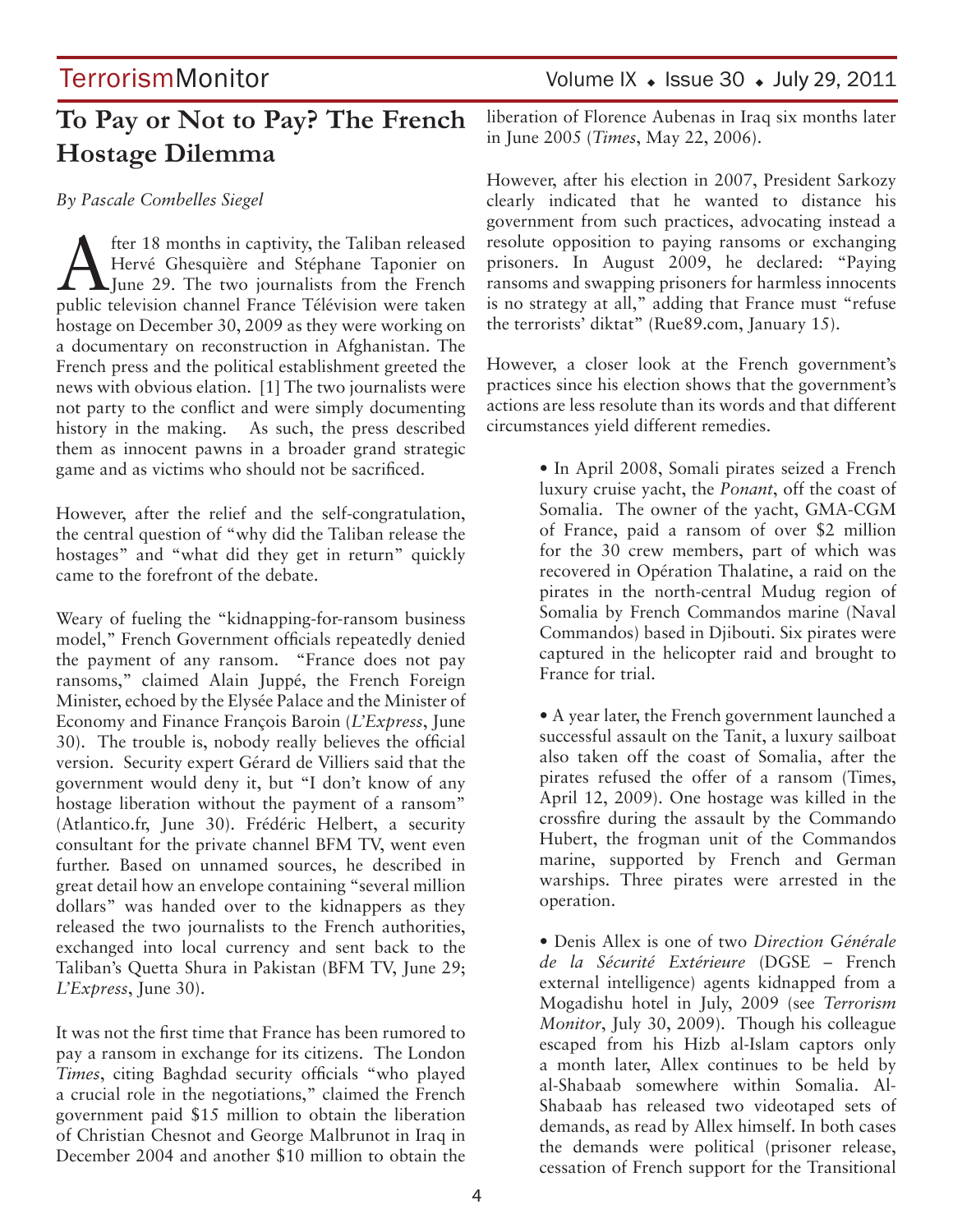### Volume IX  $\bullet$  Issue 30  $\bullet$  July 29, 2011

Federal Government, withdrawal of African Union peacekeepers, etc) rather than financial (al-Qimmah.com, July 18, 2009; AFP, June 9, 2010). [2]

• In July 2010, Al-Qaeda in the Islamic Maghreb (AQIM) announced that it had killed hostage Michel Germaneau in retaliation for a Franco-Malian raid against one of its camps in northwestern Mali (al-Jazeera, July 26). In that case, Defense Minister Hervé Morin indicated that the French Government "didn't have the slightest discussion with the kidnappers… We never had any specific claims" (*La Dépêche*  du Midi, January 10, 2010; AFP, August 1). However, AQIM chief Abdulmalik Droukdel claimed the raid was launched while negotiations for Germaneau were underway (see *Terrorism Monitor*, September 23, 2010).

• Finally, in January 2011, the government launched a raid to free two French citizens, Antoine de Léocour and Vincent Delory, who were kidnapped in Niamey, capital of Niger. Both were killed in northern Mali during an assault on the AQIM convoy transporting the prisoners by French and Nigérien troops (see *Terrorism Monitor*, January 28).

In contrast, the French government's attitude toward the September 2010 kidnapping of seven employees and sub-contractors of AREVA by AQIM in Niger is much more ambivalent. In that case, contacts have been established between the government and the kidnappers and a mediation team has been set up (*La Dépêche du Midi*, January 10, 2010). There are also reports that a ransom paid by AREVA secured the liberation of three of the seven hostages (Radio France Internationale, February 25). Most recently, in March 2011, AQIM released new demands asking for 90 million Euros and a prisoner swap in exchange for the four remaining hostages. The French Foreign Minister immediately rejected the ransom demand on the grounds that "we don't negotiate on that basis," indicating that the price rather than the principle of ransom is the problem (*La Dépêche du Midi*, January 10). The DGSE special fund allocation for hostage rescue operations amounts to \$53.9 million Euros for the fiscal year 2011 (*Paris Match*, July 1).

Based on this recent history, the French government does not seem to have a consistent position on negotiating the release of hostages taken by pirates or terrorist groups. Nevertheless, the French government is equipped with a dedicated bureaucratic structure, a budget, and a strong political will to engage in negotiations to secure the release of French citizens. There is little doubt that French officials do not want to encourage hostagetaking by paying ransoms - President Sarkozy has made his feelings clear in that regard. However, the collective desire to spare the lives of innocent victims taken hostage and/or to protect the economic and professional interests of large corporations clearly continues to push the government toward negotiating the release of French hostages.

In the Taliban's release of Ghesquière and Taponier in June, as well as the 2005-2006 cases of Chesnot, Malbrunot and Aubenas in Iraq, there was acknowledgement in the press that money was paid to either the hostage takers or intermediaries. There was, however, virtually no debate on the potential impact of paying ransoms to terrorist groups. The absence of discussion about the impact of paying ransoms to terrorist groups or intermediaries indicates that President Sarkozy faces a steep uphill battle if he truly wants to end French practice of paying ransoms. There remain nine French nationals held hostage in the world.

*Pascale Combelles Siegel is President of Insight Through Analysis, a consultancy firm specializing in strategic communications, military-media, and civil-military relations research, analysis, planning, and assessment.* 

#### Notes:

1. See Prime Minister François Fillon before the National Assembly (French lower house of Parliament), 29 June 2011. Available at http://www.bfmtv.com/video-infosactualite/detail/taponier-et-ghesquiere-liberes-annoncefillon-1426267/.

2. The second video is available at http://www.youtube. com/watch?v=YKLtO7Zj7dw.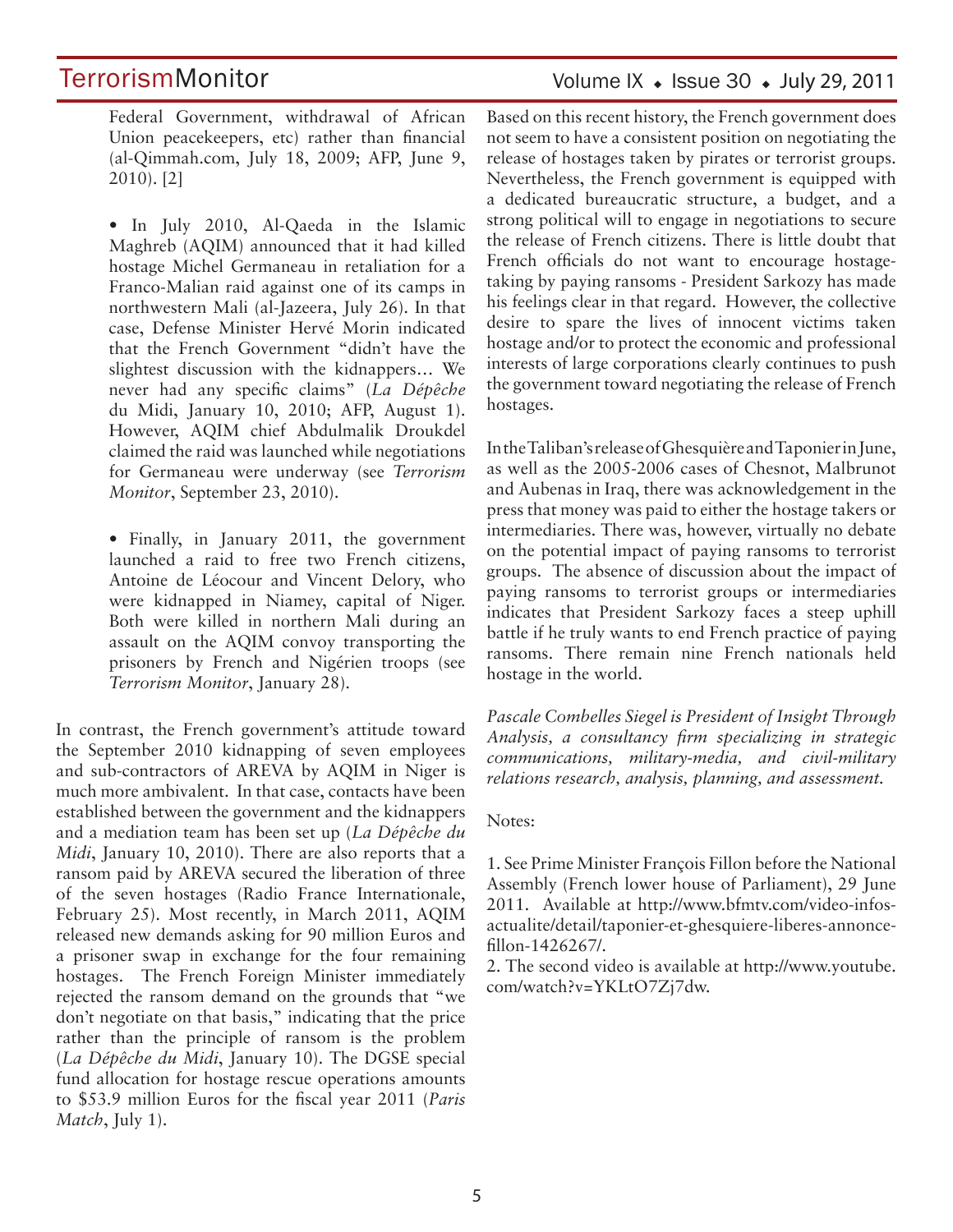# **Semtex or Stability? The Conflict in Libya and its Impact on Security in Niger**

*By Dario Cristiani*

I ibyan stability is critical for Niger's security<br>as well as for its economy. The on-going crisis<br>complicates the already demanding task that as well as for its economy. The on-going crisis the new democratic government of the country faces in strengthening the Nigerien economy and securing its domestic stability (see *Terrorism Monitor* April 14; February 17).

Niger's president, Mahamadou Issoufou, recently flew to Paris to meet French President Nicolas Sarkozy in the first bilateral meeting between the two presidents. Given its economic ties and colonial links, France is Niger's most important ally. As is well known, France is at the forefront of the international coalition that, under the NATO banner, supports the Libyan Transitional National Council (TNC) in its efforts to depose Libyan ruler Mu'ammar Qaddafi. On this issue, the perceptions and the interests of the two countries are rather divergent (*Le Nouvel Observateur,* July 6).

Issoufou has defined the effect of the Libyan crisis on his country as "catastrophic" (L'Expression, July 6). The main fear is that Libya will turn into a sort of "Mediterranean Somalia," with a tremendously damaging impact on the stability of several Sahelian and Maghreb countries. Issoufou is concerned that Islamist extremists could seize power in Libya (Reuters Africa, July 17).

The potential of a crisis in Niger is greater in the case of a Qaddafi defeat than a rebel loss, as the Colonel was a key Nigerien partner. Qaddafi's role in negotiations with the Tuareg groups of north Niger and Tripoli's economic links with Niamey are considered fundamental by the new civilian government in Niger. In his meeting with the French president, Issoufou stressed the need to find \$13 billion over the next few years to develop the country (PANA, July 7). Niger relies heavily on external powers for its economic needs as well as for its security. These circumstances do not allow Niamey to have a truly independent position on the conflict. However, Niamey's announced neutrality is somewhat of a courageous step and an indication that Niger's government considers stability – which could be defined

as a situation close to the pre-conflict status quo – the optimal result in terms of Nigerien interests.

The main issues that Niger must face in the wake of the Libyan conflict are:

> • Domestic Stability and Security: In late June, Nigerien security forces intercepted three vehicles in a fire-fight, seizing 640 kg of Semtex (plastic explosive), 435 detonators, RPG-7 grenade launchers and a large number of Kalashnikov assault rifles believed to originate in Libya (RFI, June 24; *Le Figaro*, July 1). Niger, like many other of its Sahelian neighbors, suffers from porous borders and an inability to control its territory effectively due to a lack of appropriate financial and military resources. Algeria and Chad share Niamey's fear that Libya could turn into a major safe haven for AQIM affiliates and emerge as a major weapons market for Islamist militants and local Sahelian criminal gangs cooperating with AQIM in kidnappings and other activities. One of the main issues Issoufou must tackle is how to increase domestic security in Niger. A more secure and stable domestic environment will strengthen Issoufou politically, reducing the possibility of the military's return to power, which is always an option given Niger's troubled political history. Moreover, a boost in domestic security is needed to increase the economic attractiveness of the country for foreign investors, a fundamental step in pursuing the new government's ambitious economic development goals.

> • A Food Crisis and Economic Blows: According to the International Organization for Migrations (IOM), about 90,000 Nigeriens have returned to Niger from Libya since the beginning of the rebellion (*Jeune Afrique*, July 7). A few days earlier the Nigerien president had provided an even direr figure of 211,000 returnees (Reuters, July 2). This assessment is likely rather pessimistic, but the substance of Issoufou's claims is real enough; Niger must now face an intimidating wave of people coming back from Libya without having the means to employ, feed or care for the returnees. Over the past few years thousands Nigeriens have escaped drought and famine in southern Niger, particularly in the regions of Tahoua, Zinder, Tillabéry and Maradi, making food security a major political and social issue in the country (IRIN, May 19). The Nigerien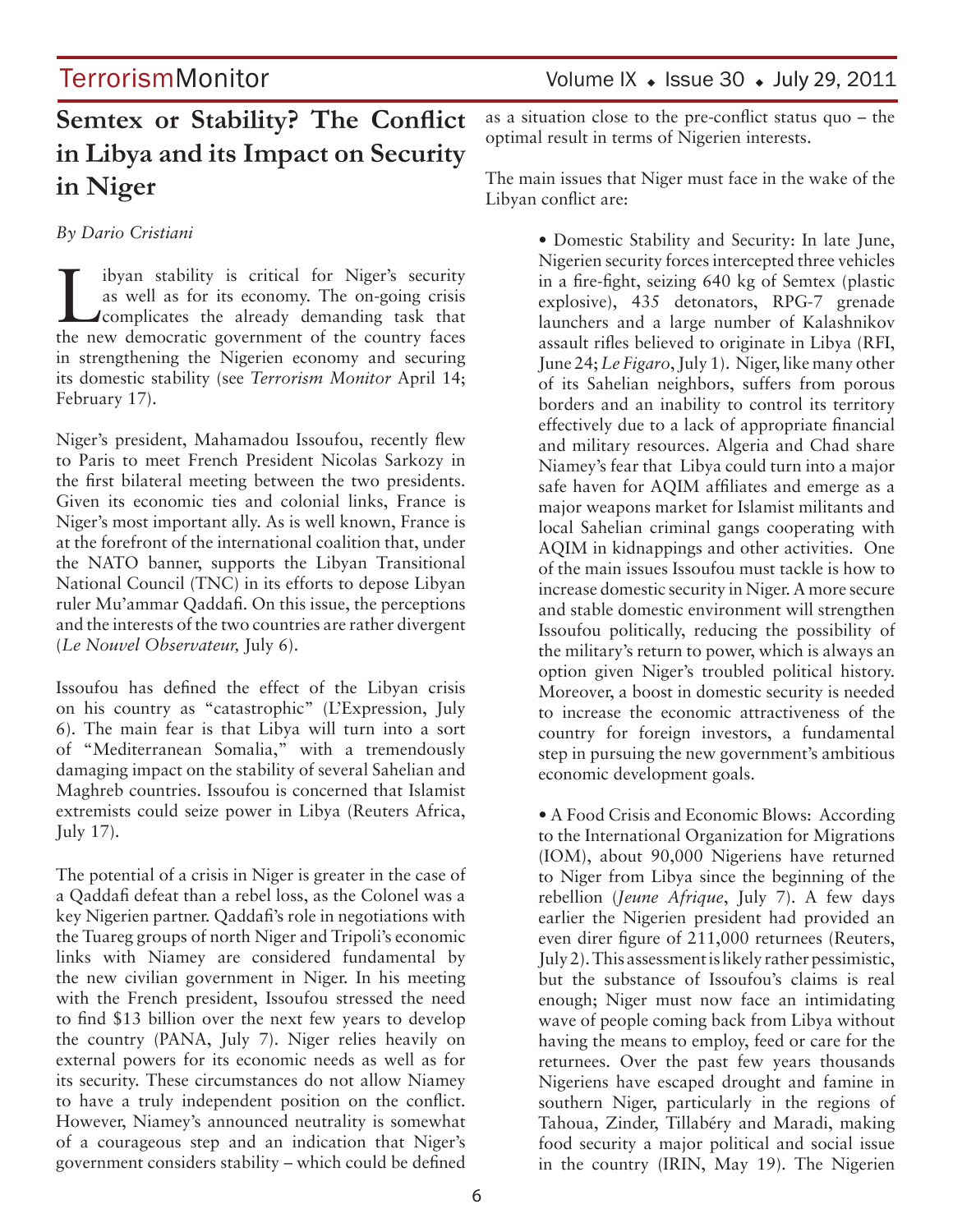workers in Libya were also a major source of income thanks to remittances, estimated to be \$70 million in 2010. Now, these workers have returned to unemployment in Niger.

Moreover, Niger has suffered a major economic blow through the loss of Libyan development funds. In 2010, Libya announced a plan to invest \$100 million in Niger to increase its presence in the country (Gulf News, August 8, 2010). The Libyan rebellion also means a strong decline in revenues for Niger as trade between the two countries has ceased. The war in Libya is now discouraging the flow of tourists in the region, which was already affected by the presence of AQIM and the frequency of European tourist kidnappings. All these elements have negatively impacted the already weak Nigerien economic structure.

• The Tuareg Issue: In 2009, Qaddafi mediated a peace deal which guaranteed an amnesty for 4,000 Tuareg rebels who disarmed in return for a promise of jobs. Although many of them did not find employment, Qaddafi's popularity among Tuareg people in the region remains strong. Some have even joined Qaddafi's loyalists against the rebels. Major political question-marks for the future of Niger are the fate of these agreements and how the Tuareg rebels will act if the Qaddafi regime collapses. A dissident Libyan official, Abdurahman Shalgham, recently claimed that Qaddafi plotted to create a Tuareg state in the Sahara at the expense of Algeria, Mali and Niger (*Echorouk* [Algiers], June 18). These allegations, however, were likely an attempt to reduce the hostility of these three governments to the rebel forces. Tuareg rebels with new weapons grabbed in Libya but without employment or their former political patron could once more represent a major threat to Niger's security.

Niger is experiencing an uneasy geopolitical situation. A stable, secure and Sahelian-oriented Libya would represent the perfect state of affairs for Niamey. In reality, Libya is turning into an unstable playground for militants and the prospect of a Libya led by the rebel forces is perceived as a problem for Niger, as a rebelcontrolled Libya will likely have a completely different geopolitical orientation. Moreover, as the conflict goes ahead, Niger's security, economy

### Volume IX  $\bullet$  Issue 30  $\bullet$  July 29, 2011

and social balances will continue to suffer from the factors listed above. This explains why Niger is still so cautious in abandoning Qaddafi, playing the card of neutrality and pushing for a political solution that will (even partially) save the Qaddafi regime.

*Dario Cristiani is a PhD Candidate in Middle East and Mediterranean Studies at King's College London.*

# **The Muslim Brotherhood in Somalia: An Interview with the Islah Movement's Abdurahman M. Abdullahi (Baadiyow)**

#### *By Andrew McGregor*

The Jamestown Foundation recently posed a series of questions in an online interview with Abdurahman M. Abdullahi (Baadiyow), an series of questions in an online interview with Islamic scholar and prominent leader of the Islah (Reform) Movement in Somalia. The interview was designed to shed light on the views of Somalia's Muslim Brotherhood (under the banner of the Islah movement and the incipient Justice and Unity Party) on a number of the political, religious and social issues facing Somalia today. Among the topics discussed are the political activities of the Muslim Brotherhood, the future of the embattled Transitional Federal Government, the influence of al-Qaeda on Somalia's al-Shabaab movement, the introduction of Salafism to Somalia, the effect of American intervention in Somalia, the possibility of a popular uprising in the style of the "Arab Spring" and the roots of Islamic resistance in Somalia in the Dervish movement of Sayid Mohamed Abdullah Hassan. [1]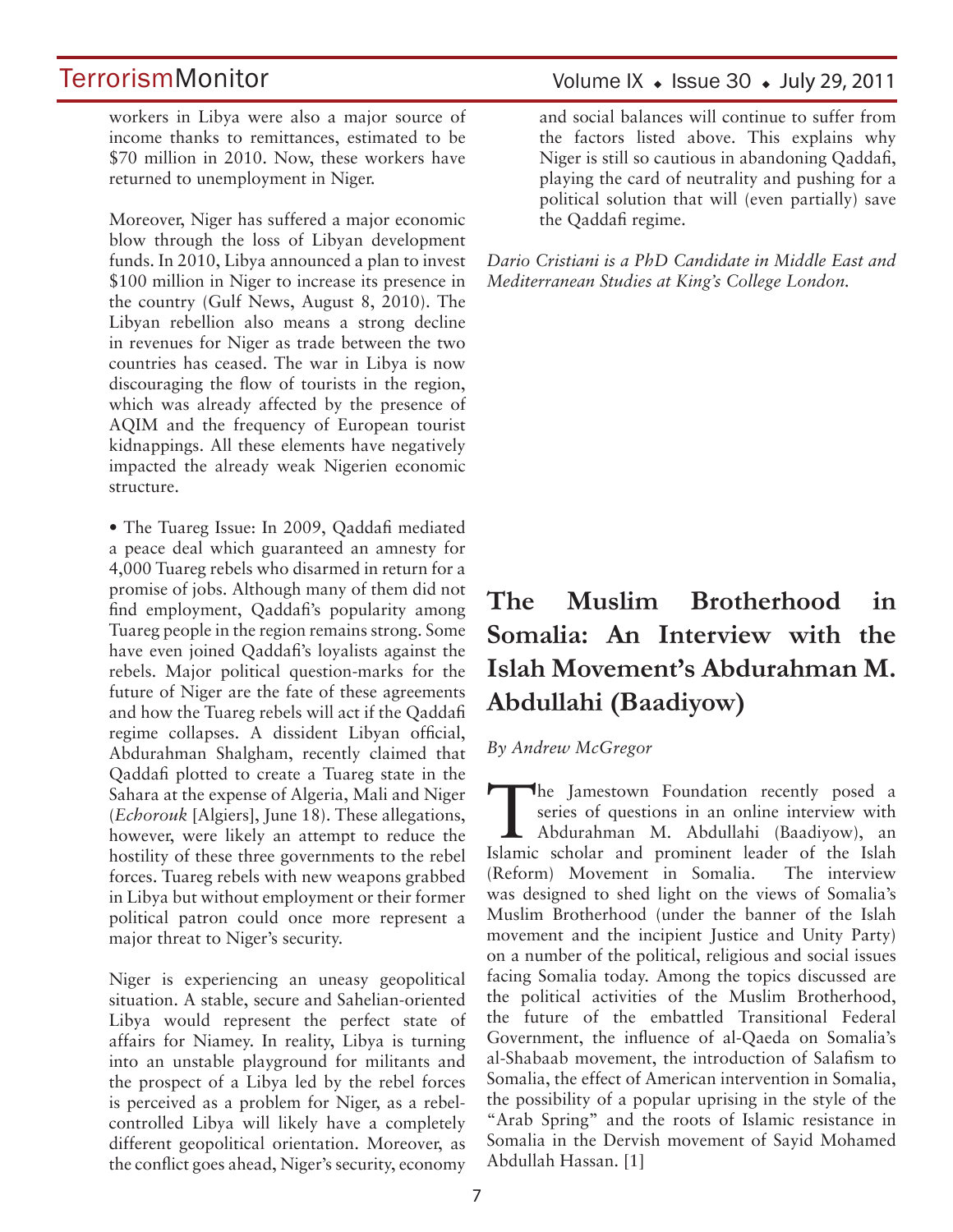# TerrorismMonitor Volume IX + Issue 30 + July 29, 2011

*[Jamestown Foundation] Somalia's Islah Movement is often described as Somalia's Muslim Brotherhood. How close is Islah to the ideology of Hassan al-Banna and the Egyptian Ikhwan? Does Islah maintain contacts with the international Muslim Brotherhood?*

[Abdurahman M. Abdullahi] Islah describes itself as an Islamic movement representing the Muslim Brotherhood in Somalia. It takes inspiration and understanding of Islam from the ideological guidelines laid down by Hassan al-Banna, the founder of the Egyptian Muslim Brotherhood in 1928. Its vision is based on looking at Islam as a comprehensive way of life and a religion that, besides calling for worshipping one God (Allah), calls for adopting Islamic principles and values in the social, political and economic spheres. The Islah Movement is part of the international network of Muslim Brotherhood organizations. These organizations are independent entities that are united in their peaceful and gradual approach in reforming their societies and promoting the concept of the universality of Islam and its peaceful coexistence with other worldly regions. The international network of the Muslim Brotherhood plays a consultative role and is a forum to exchange ideas and share experiences among its members.

#### *Can you describe the platform and goals of your new political formation, the Justice and Unity Party?*

For the Somali state to recover, a pan-clan national civic movement is required that surpasses clan based organizations, a movement that invigorates the concepts of citizenship and democratic governance on the one side and accommodates Islam and the clan system in a new social contract on the other. Only through a national movement with multiple persuasions and organizations united in the strategic goal of restoring the Somali state and tolerance to each other, will capable and qualified leadership emerge and the state recover.

The Justice and Unity party is a new initiative of the Islah Movement which aims to mobilize Somali society through a national political party. The founders of the party will not be limited to the members of Islah, but will include many prominent personalities, both men and women. This party is in the process of formation and will be announced publicly when all the required steps are completed. It adopts the general guidelines and principles of Islamic moderation, consultation (*shura*), and democracy. Its main principles include safeguarding the dignity of all citizens, protecting universal human rights and realizing justice and unity in the war-torn

Somalia. It also advocates and promotes peace and cooperation in particular amongst the peoples of the Horn of Africa. Moreover, it strives to transform Somali society from clan based partisan politics to a modern society where political affiliation and ideology plays a role in political competitions. Membership of the party will be open equally for all Somalis who are willing to join and adhere to its principles and policies. More details of this party and its leadership will be published after its public announcement.

*The Islah Movement welcomed the decision of the Transitional Federal Government (TFG) cabinet to implement Shari'a as Somalia's new official legal code in 2009. Two years on, how would you assess the success of this change? Why do you think al-Shabaab, which demands Shari'a in Somalia, continues to reject the TFG's effort to impose Shari'a?* 

Even though the Islah Movement welcomed this decision, it was well aware that the TFG cannot implement Shari'a because it is very corrupt and weak. Moreover, it is our understanding that implementing Shari'a should not be equated with the application of some elements of *hudud* (criminal punishments) for offenses such as theft, fornication and the consumption of harmful drugs. Application of Shari'a is a very wide concept and instead of focusing on the doable parts of Shari'a, such as mercifulness, cooperation, caring for the weak, respecting other religions and good governance based on consultation (*shura*) or democracy, extremist elements focus on the punishment aspects of Shari'a. Welcoming the TFG's decision was meant to support the right direction in accordance with Islah ideology. On the other hand, even though al-Shabaab calls for the application of Shari'a, their understanding of Islam is a distorted, extremist approach departing from Islamic moderation and the gradual, transformational approach. They want to apply Islam violently without any legitimacy. The only Shari'a they can accept is their way of Shari'a under their absolute leadership.

#### *Al-Qaeda is often claimed to play an important part in the al-Shabaab insurgency. How would you assess al-Qaeda's influence on the Islamist movement in Somalia?*

First, let me address the wrong usage of the terminology "Islamist movement" to describe al-Shabaab. Islamist movements are not monolithic and include various organizations promoting, teaching, advocating for the application of Islamic principles and adhering to its values in the society and the state. Al-Qaeda and al-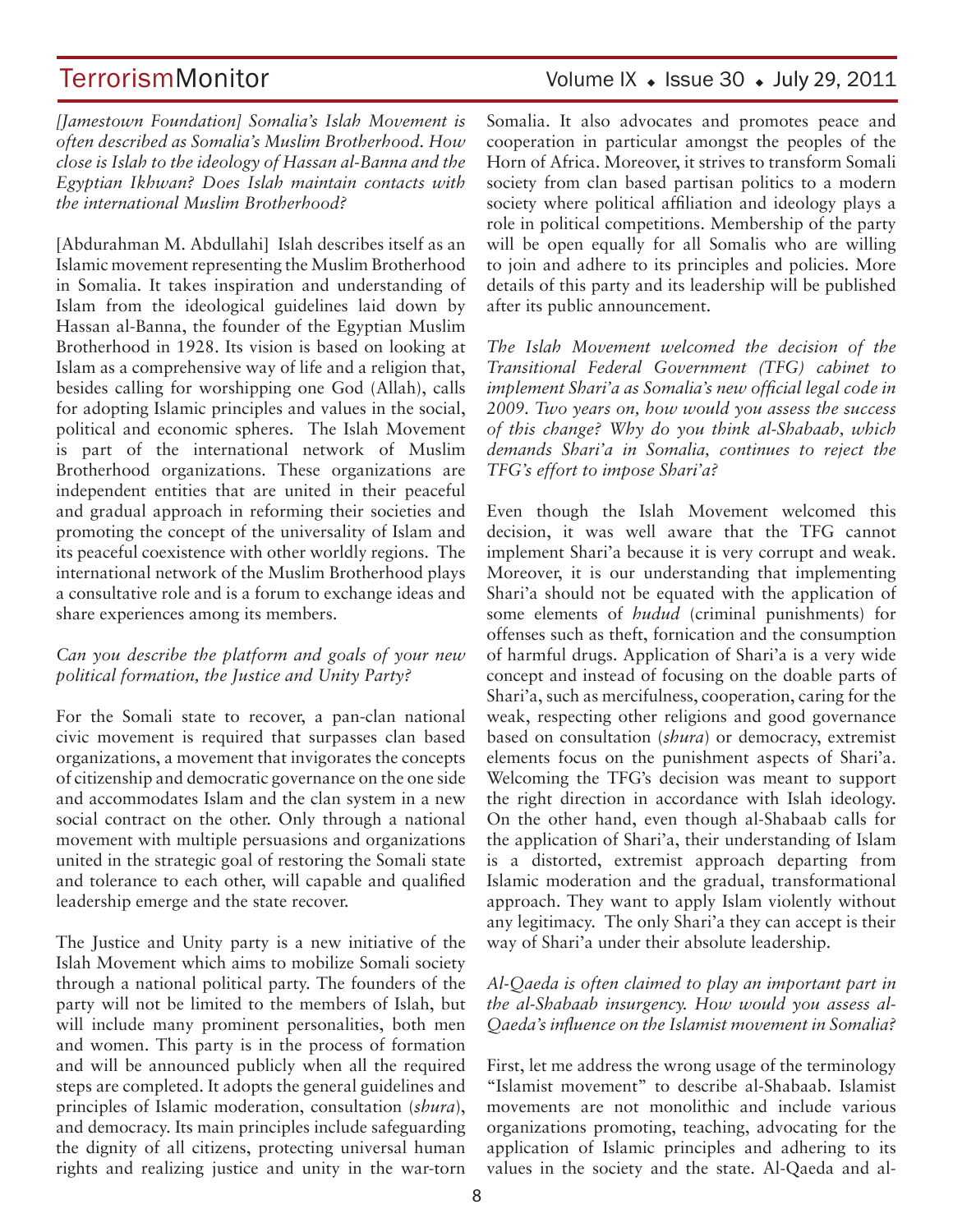### Volume IX  $\bullet$  Issue 30  $\bullet$  July 29, 2011

Shabaab - its offshoot in Somalia - do not represent the Islamic movement and in doing so distorts the image of all Islamic movements. They could be described simply as armed Islamic movements. Historically, direct al-Qaeda involvement in Somalia started in 1991 when its members infiltrated the al-Itihad al-Islamiya movement in the early years of the civil war. Osama bin Laden during his stay in Sudan [1992-96] was interested in creating an al-Qaeda affiliated organization in Somalia and pushed al-Itihad, which was a neo-Salafist movement, toward armed conflict. However, when the leaders of al-Itihad abandoned armed struggle, a splinter group under the name of al-Shabaab appeared on the scene after al-Qaeda's 9/11 attack on U.S. targets. Al-Shabaab today is a formidable force and controls large swathes of southern Somalia though their ideological influence is dwindling.

*Al-Shabaab's destruction of Sufi shrines and tombs has led to the formation of a Sufi-based armed movement. How would you assess the role of Ahl al-Sunna wa'l-Jama'a in Somalia?* 

Ahl al-Sunna wa'l-Jama'a is a new name which means "Sufi brotherhoods in Somalia" even though the name originally covered all Sunni branches of Islam and only excluded the Shi'a and a number of other sects. Armed Sufis are not a new phenomenon in Somalia; a similar situation occurred during the first two decades of the 20th century when the Dervish movement under the leadership of Sayid Mohamed Abdullah Hassan led the armed Salihiyah Brotherhood against Britain and Ethiopia. Moreover, this movement also fought the Qadiriyah and Dandarawiyah brotherhoods that refused to accept the leadership of Sayid Mohamed. The new armed role of Ahl al-Sunna wa'l-Jama'a is a reaction to Shabaab's destruction of the revered shrines. It will have serious consequence on the traditional peaceful approach of the Sufi brotherhoods even as they encounter spreading Wahhabism in Somalia.

#### *The mandate of the Transitional Federal Government is about to expire. Do you view the attempt to renew this mandate as legitimate?*

The original mandate of the TFG expires in August 2011, however, it was extended for an extra year in order to be able to complete transitional tasks such as adopting a new constitution, forming a new, smaller parliament, electing a president and forming a new government. Constitutionally, the extension is considered illegitimate; nevertheless, there is no alternative way for national institutions to be renewed. The unpopular agreement arrived at in Kampala under the leadership of the Ugandan president [the June 9 Kampala Accord] was finally approved by the parliament and a new government was formed under the leadership of a Somali-American professor [new Prime Minister Dr. Abdiweli Mohamed Ali]. Let us hope that things will change for the better during the next year.

#### *Do you believe the TFG has the potential or ability to restore a functioning government to Somalia?*

It is very difficult to predict the future performance of the TFG, which is under great pressure. There is no doubt that the capacity of the TFG in terms of leadership, human resources, finances and security institutions is very poor. However, it seems that a new educated elite is entering the political game, which gives us some hope. I am hopeful and see the light at the end of the tunnel. I see improvement day after day, better administration, and dedication of the new leaders.

#### *What direction do you think is appropriate to replace the TFG?*

There were many failed efforts at institution building in Somalia during the last 20 years in which Somalis had imposed upon them some sort of state building model that had failed. Indeed, there is a need for new and serious thinking on how to build a new Somalia. It requires new national vision, new approaches and new leadership. The new vision should focus on peacefulness, justice and unity of the society. This approach should be Somali-driven, legitimate and supported by the external stakeholders. New political institutions will eventually produce new leadership beyond the civil war mentality.

*Somali president Shaykh Sharif Shaykh Ahmad is one of the most controversial figures in Somalia. What differences (if any) do you see between the Shaykh Sharif who was leader of the Islamic Courts Union (ICU) and the Shaykh Sharif who is the President of Somalia?* 

The difference is between his two locations of power. In the first place, he was leading armed opposition forces that fought against a warlord alliance believed to be funded by the CIA counter-terrorism task force in the Horn of Africa. The ICU included diverse groups which were united to topple President Abdullahi Yusif's weak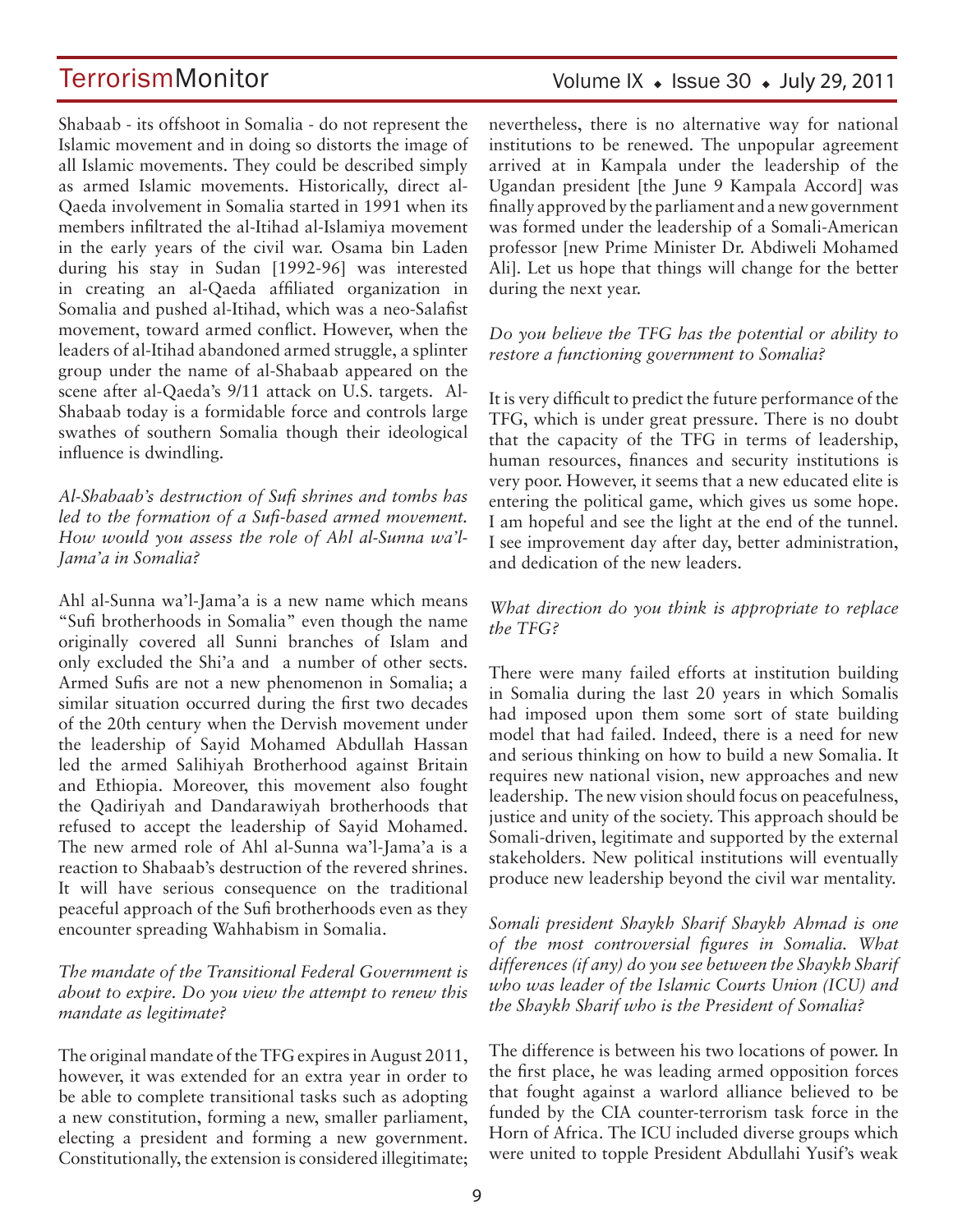## TerrorismMonitor Volume IX • Issue 30 • July 29, 2011

government and to fight the Ethiopians. Currently, Shaykh Sharif is in the mantle of the President of Somalia under the protection of AMISOM forces. He is in a very difficult position in fighting his former colleagues. For sure, Sharif has gained more experience now than he had during his tenure as the leader of the Islamic Courts Union.

*Do you see American military and financial support of the TFG as a positive or negative contribution to the Somali political process? How does your movement view U.S. drone attacks on al-Qaeda suspects within Somalia?*

There is no doubt that U.S. counter–terrorism policy in the Horn of Africa has played a bigger role in fuelling extremism and strengthening al-Shabaab. On the other hand, I also think that without direct and indirect American support to the TFG, al-Shabaab could have taken over the rest of Mogadishu and Somalia. It requires a prudent and calibrated approach to cooperate without instigating further violence. With respect to drone attacks, we see them as negative in achieving the goal of eliminating terrorism. New and more dedicated individuals will emerge to avenge their mentors and leaders. The method of drone attack is not welcomed by my organization.

*Of all the countries in Africa, Somalia would seem to have the greatest promise for unity. It shares a common language, a common ethnicity and a common religion, yet Somalia remains almost impossibly divided after two decades of political and social instability. Is this an internal phenomenon, or have external factors contributed to this development?* 

It is true that Somalia's peoples share the same language, adhere to the Islamic faith, and despite its numerous clans, belong mainly to one ethnic group. These factors were thought to serve as vital ingredients in nation building in the developing world. However, the collapse of the Somali state in the early 1990s and the increasing intra-clan conflicts in many parts of the country poses a challenge to reinstituting state and nation-building.. The collapse of the Somali state is the product of complex factors: original, operational and proximate causes that include external as well internal factors. In the final analysis however, responsibility of the collapse of the Somali state and the difficulty of its restoration lies primarily on the shoulders of the leadership of Somalia. All nations have challenges, but their leaderships come up with solutions and save their nations. In that context, Somalia is not different and eventually leaders will emerge and end this protracted conflict.

*Salafism appears to be a growing trend in Somalia, often displacing traditional Sufism. Do you see Salafism as compatible with the national and historical Somali character?* 

No. Salafism, which is known in Somalia as Wahhabism, is a new intruder in Somalia that is not tolerant to traditional Islamic practices. It is confrontational and fights against al-Shari'a theology, the Shafi'iyah school of jurisprudence and Sufism, which are the three components of traditional Islam in Somalia. All violent confrontations in the name of Islam are driven by some elements who claim to belong to the Salafia ideology. Al-Itihad and its offshoot al-Shabaab share the ideology of Salafism.

*Al-Shabaab's Shaykh Jama Abdusalam recently urged Somalis to "carry out Egyptian and Tunisian-style uprisings in Somalia." Is there a possibility for this in Somalia? The response of the Brotherhood to the popular uprising in Egypt has seemed confused and contradictory at times. In the event of such an uprising in Somalia, what role would you foresee for your movement?*

Frankly, I do not think there is the possibility of a popular uprising at this particular historical moment in Somalia. With respect to the role of Muslim Brotherhood in the Egyptian uprising, allow me to disagree that it was confused and contradictory. I have had the honor of visiting Egypt after the uprising and participated in the opening of the Muslim Brotherhood main office in Cairo. I have met and discussed the role of Muslim Brotherhood in the uprising with many of their leaders. They have affirmed that even though they did not initiate the uprising, they were nevertheless the most organized group to participate in it and maintain it. Somalia had passed through a similar uprising in the late 1990s and the Libyan and Yemeni scenarios are very close to what Somalia experienced 20 years ago. The Islah Movement is working to lead civic transformation in Somalia and strives to bring together a divided nation and to restore dignity and unity. This process is not through uprisings, but through planned programs that allow the participation of the majority of Somalia's citizens.